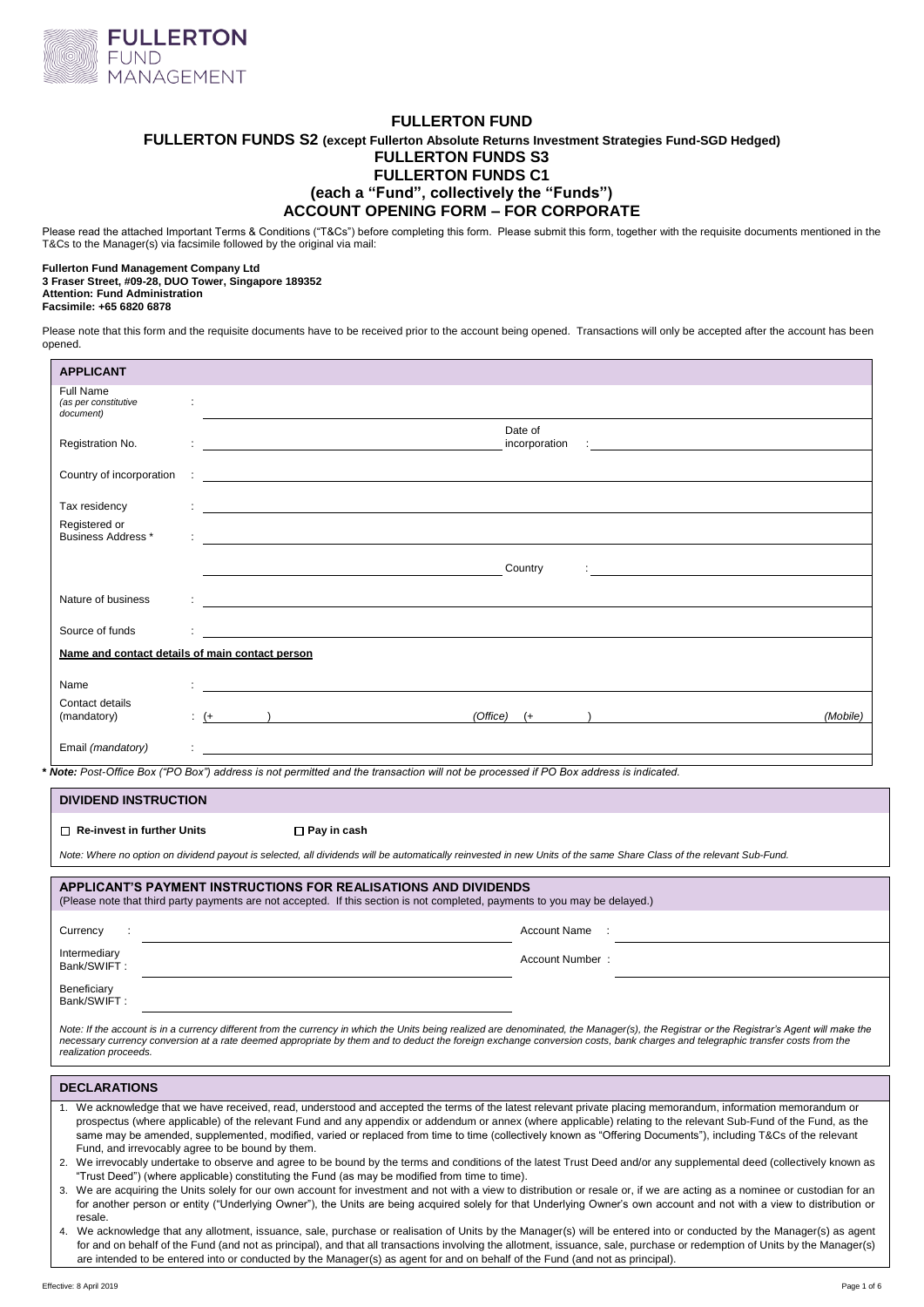

- 5. We will not transfer directly or indirectly any of our Units or any interest therein (including without limitation by pledge, option, swap, or nominee or similar relationship), or if we are acquiring the Units for the Underlying Owner, we will not permit the Underlying Owner to so transfer, to any other person or entity (i) unless the Manager(s) and/or the Trustee have consented in writing to such transfer, and (ii) unless the proposed transferee has made representations and warranties similar to those contained herein.
- 6. To the extent that we hold Units for the benefit of the Underlying Owner, we represent and warrant with respect to the Units subscribed for hereby and all other Units acquired by us: (a) that each such Underlying Owner could make the representations in this form; (b) that due to the application of money laundering, tax or similar requirements, or otherwise, upon request from time to time, we will provide such certifications, documents or other evidence as may be reasonably required to substantiate the representations made herein; (c) that, where applicable, we have satisfied ourselves that all legal requirements in the country in which each Underlying Owner is a resident have been fully observed in connection with the purchase of Units, including obtaining any governmental or other consents which may be required and that each Underlying Owner has otherwise complied with all necessary formalities (d) we undertake to provide requisite information for the identification and verification of the Underlying Owner. The required consents for use have been obtained from the Underlying Owner for use in accordance with applicable law or as reasonably required for the acquisitions of the Units of the Sub-Fund.
- 7. We declare that we are not US Persons, as defined in the Offering Documents, and that the Units of the relevant Sub-Funds are not being acquired or held beneficially by or for a US Person or in violation of any applicable laws. We did not and will not engage in any activity relating to the sale, acquisition or transfer of the Units of the Sub-Fund in the United States, its territories or possessions.
- 8. With respect to investments in the Fullerton Funds C1, we/the Underlying Owner are not resident or domiciled in the Cayman Islands.
- For investments in Fullerton China "A" Share Fund, we hereby represent and warrant that we are (and we undertake to use our best endeavours to ensure that the underlying beneficiaries of the Units in the Sub-Fund held by us are) (a) not Domestic Investors; (b) not owned in whole or in part, directly or indirectly by a Domestic Investor(s); and (c) not financing all or any part of the purchase of the Units in the Sub-Fund from PRC sources. We acknowledge that the Sub-Fund may be required to indemnify the Financial Institutions (from which the Manager has purchased PRC P-Notes) and/or their affiliates/nominated affiliates and keep them indemnified against any and all such direct or indirect taxes incurred in respect of the P-Notes (in the event that any direct or indirect tax liabilities are imposed by the relevant Chinese authorities on the Financial Institutions in respect of PRC P-Notes held at any time by the Sub-Fund regardless of the date on which such tax liabilities are imposed).
- 10. For investments into Fullerton China QFII A Share Fund, Fullerton Onshore RMB Bond Fund, Fullerton China Focus A Share Fund and Fullerton RMB FI Fund, we confirm that the source of funds is sourced outside of the People's Republic of China ("PRC"), which excludes the Hong Kong Special Administrative Region of the PRC, the Macau Special Administrative Region of the PRC and Taiwan.
- 11. We hereby declare that the information contained in this form is true and correct, and undertake to inform the Manager(s) and/or their respective appointed agents immediately of any change in our details contained herein.

**Applicant's Authorised Signatories' Name(s) Applicant's Authorised Signatories Signature(s) Company Stamp Date**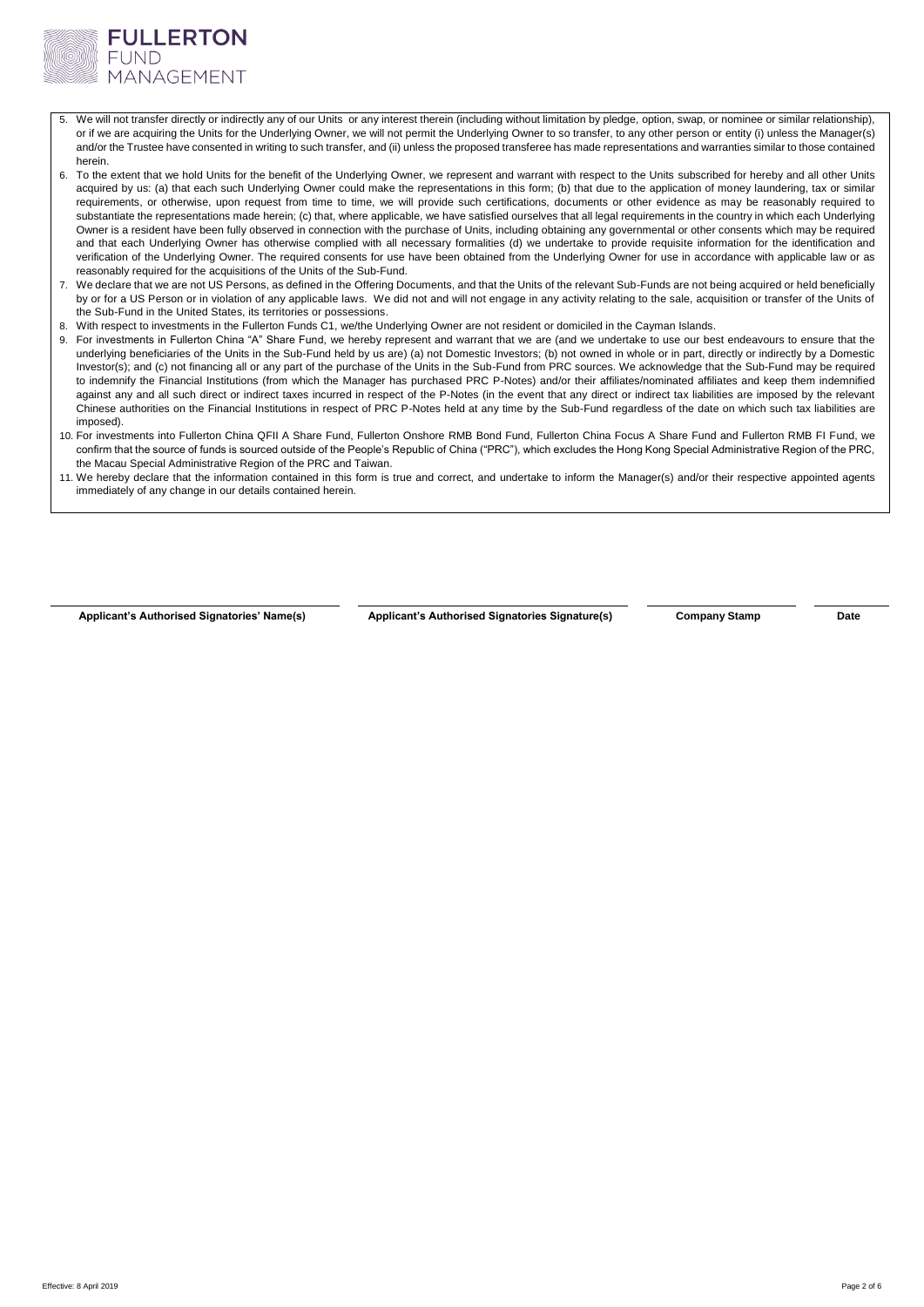

# **IMPORTANT TERMS AND CONDITIONS ("T&Cs") FOR FULLERTON FUND, FULLERTON FUNDS S2 (Except Fullerton Absolute Returns Investment Strategies Fund–SGD Hedged) AND FULLERTON FUNDS S3**

#### **GENERAL**

- 1. The T&Cs herewith are applicable with respect to investments in Sub-Funds of Fullerton Fund, Fullerton Funds S2 (except Fullerton Absolute Returns Investment Strategies Fund–SGD Hedged) and Fullerton Funds S3 (each a "Fund", collectively the "Funds").
- 2. For the first time Applicant, please submit the applicable Self-Certification Form and any relevant document as requested by the Manager(s) and/or their appointed agents to facilitate anti-money laundering checks in accordance with applicable laws and regulations.
- 3. At the Manager(s) and/or their appointed agents' discretion, the Applicant or existing Unitholder may be requested to provide additional information and documentation, including translations and certifications thereof, in compliance with the applicable law and regulations in force from time to time.
- 4. The Manager(s) and/or their appointed agents shall be notified immediately, via facsimile followed by original via mail, of any change of the Applicant's details in this form or supporting documents.
- 5. Information on the relevant Sub-Funds contained in the Offering Documents and Trust Deed shall prevail over any information contained in this form. All other information or representations made must be regarded as unauthorised and must not be relied upon. The T&Cs contained herein are subject to change at the absolute discretion of the Manager(s).
- 6. All capitalised terms used in this form unless otherwise defined shall have the meaning ascribed to them in the Offering Documents.
- 7. The Manager(s), Trustee and/or their respective appointed agents shall be entitled in their sole and absolute discretion at any time after receipt of this form to deem it an incomplete or improperly completed form, or the Applicant failing to provide true and accurate information and documents as required for the processing of this application in accordance with the Offering Documents, Trust Deed, applicable laws and regulations, to be an invalid request. The Manager(s) and the Trustee shall not be liable to the Applicant for any losses suffered by the Applicant as a result any delay or failure by the Applicant to submit a duly completed Account Opening Form, and requisite documents. 8. Transactions will only be accepted after the account has been opened.
- The Manager(s) and/or the Trustee and any of their affiliates or delegates, may disclose to each other, to any affiliate, to any other service provider to the Fund and to any regulatory body in any applicable jurisdiction, copies of this form and any information concerning the Applicant in their respective possession, whether provided by the Applicant to the relevant Sub-Fund, the Manager(s), the Trustee and any of their affiliates or delegates, and any such disclosure shall not be treated as a breach of any restriction upon the disclosure of information imposed on any such person by law or otherwise.
- 10. The Applicant agrees that the foregoing declarations, representations, warranties and acknowledgements will be deemed to be reaffirmed by the Applicant at any time the Applicant purchases or otherwise acquires additional Units of the Sub-Fund and such purchase or acquisition will be evidence of such reaffirmation, and if any of the foregoing representations, warranties and acknowledgements cease to be true, the Applicant will promptly notify the Manager(s) and the Trustee of the facts pertaining to such changed circumstances, including changes to details provided herein. The Applicant acknowledges and agrees that this form constitutes a valid and binding agreement between the Applicant and the applicable Fund.

## **SUBSCRIPTION**

- 11. Please refer to the relevant Offering Documents for the minimum initial and/or subsequent purchase amounts of the relevant Sub-Fund or Class of a Sub-Fund.
- 12. Upon receipt of the completed Transaction Form and the full subscription amount, units of the Sub-Fund will be issued in the name of the Applicant at the relevant dealing day's offer price. Any and all transactions involving the allotment, issuance or sale of Units by the Manager(s) will (and are intended to) be entered into or conducted by the Manager(s) as agent for and on behalf of the Fund (and not as principal).
- 13. The Manager(s) reserve(s) the right to deem any transaction as cancelled and/or to recover from the Applicant any loss, expenses, claims, costs or charges which may be incurred by the Fund, as a result of the Applicant's failure to make full payment for value in accordance with this form including cases due to non-availability or insufficiency of funds in the Applicant's Supplementary Retirement Scheme ("SRS") Account or other reasons for rejection by the SRS Operator.
- 14. The Manager(s) (acting as agent for and on behalf of the Fund) shall have the right to allot fewer Units than the number applied for or to refuse any subscriptions without giving any reason.

## **REALISATION**

- 15. Any and all transactions involving the purchase or realisation of Units by the Manager(s) will (and are intended to) be entered into or conducted by the Manager(s) as agent for and on behalf of the Fund (and not as principal). Subject to the Offering Documents, the Manager(s) (acting as agent for and on behalf of the Fund) may compulsorily redeem Units of a Unitholder.
- 16. A realisation request accepted by the Manager(s) (acting as agent for and on behalf of the Fund) is irrevocable by the Unitholder(s) except with the consent of the Manager(s). 17. Unitholder may realise their Units in full or in part. However, a partial realisation of Units (a) must meet the minimum realisation amount; and (b) is subject to the Unitholder maintaining the minimum holding of Units as prescribed in the Offering Documents or Trust Deed.
- 18. Realisation proceeds will be sent to the Unitholder or Unitholder's SRS Operator Bank, as the case may be and in accordance with the Code on Collective Investment Schemes or in accordance with the Offering Documents.

## **ANTI-MONEY LAUNDERING & RELATED MATTERS**

- 19. The Applicant understands that due to the changing nature of anti-money laundering laws and regulations and the possible extension of applicable rules, the Manager(s) and/or their appointed agents may update and amend its procedures as might be required from time to time to comply with such amendments.
- 20. The Manager(s) and/or their appointed agents require detailed verification of an applicant's identity and the source of subscription monies to satisfy their responsibility to prevent money-laundering. The Manager(s) and/or their appointed agents reserves the right to request any applicant or existing unitholder for such information or further information as may be necessary to make such verifications before any application may be processed or the proceeds of the redemption can be paid out. Any delay or failure by an applicant or existing unitholder to produce such information as may be requested for verification purposes may result in the Manager(s) and/or their appointed agents refusing to accept the application. The Manager(s) and their appointed agents shall not be liable to the applicant or existing unitholder for any loss suffered as a result of such failure to provide such information for verification purposes.
- 21. Third party payments will not be accepted.

#### **DATA PROCESSING**

- 22. The Applicant acknowledges and consents that the Manager(s), the Trustee and/or their respective appointed agents may collect, use, transfer, store and disclose personal data relating to the Applicant, the Applicant's representatives or the Applicant's underlying customers in relation to the Sub Fund for the purposes of providing services to the Applicant and/or the Sub-Fund, performing their respective legal and regulatory obligations and conducting financial crime risk management and other activities, and such other purposes set out in the Manager(s)/Trustee's data protection policy or data privacy statement (as each may be amended from time to time), which are available upon request. The data may be disclosed to other third parties and transferred internationally. The Applicant may withdraw consent subsequently by giving notice in writing to the Manager(s) and the Trustee but should note that such withdrawal will also be deemed to be a request for redemption of all the Applicant's investments in the Sub-Fund. Further, it will not prevent the continued use or disclosure of data for the purposes of compliance with any legal, governmental or regulatory requirements of any relevant jurisdiction.
- 23. In providing any personal data of the Applicant's customers to the Manager(s) and/or their respective appointed agents, the Applicant undertakes to comply with all applicable law and regulations relating to data protection in Singapore, and shall ensure that all necessary consents, notifications and/or waivers relating to the collection, use, processing, transfer, storage and disclosure of any such personal data are obtained from/provided to the Applicant's customers. The Applicant will ensure that such consents are maintained in full force and effect.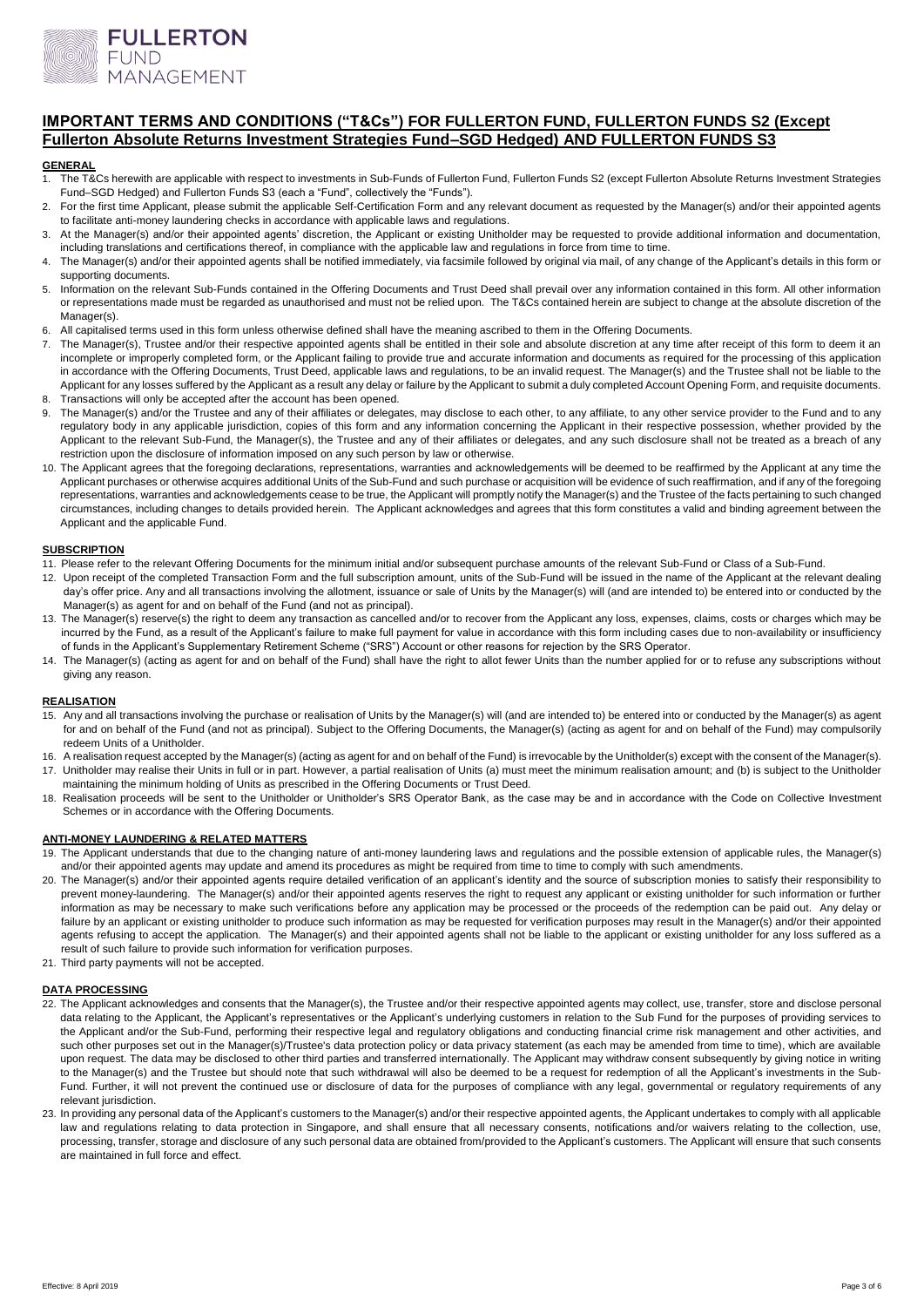

## **FAX AND/OR E-MAIL AUTHORITY/INDEMNITY**

- 24. The Applicant is aware that e-mail/facsimile is not a secure or error-free medium of communication and that there are possible risks involved in connection with the transmission of information via e-mail/facsimile. The Applicant further acknowledges the possible risks involved in connection with the giving of any e-mail/facsimile instruction to the Manager(s) and/or the Trustee, including but not limited to, the Manager(s) and/or the Trustee not being in a position to verify the applicant's signature(s) on such e-mail/facsimile instruction, some third party forwarding/sending e-mail/facsimile instructions purportedly with respect to such applicant's account, and the Manager(s) and/or their appointed agents not being able to distinguish that such e-mail/facsimile instructions have not come from the applicant. The Manager(s) and/or the Trustee are irrevocably and unconditionally authorized to act on any e-mail/facsimile instructions received from any applicant, which they in their sole discretion reasonably believed to have emanated from such applicant, and the Manager(s) and/or the Trustee shall be fully indemnified, and held harmless, at all times against all actions, proceedings, claims, loss, damage, costs and expenses (including attorneys' fees, taxes and penalties) including consequential losses/damages which may be brought against them or suffered or incurred by them and which shall have arisen either directly or indirectly out of or in connection with them accepting such e-mail/facsimile instructions.
- 25. This fax or e-mail authority shall remain in force until notice in writing of its termination is received by the Manager(s) and/or the Trustee, and shall continue to apply to all dealings and transactions between the Manager(s) and/or the Trustee and the Applicant in relation to all Sub-Funds invested into by the Applicant, notwithstanding that it shall later be shown that the instructions were not signed or sent by the relevant Applicant. This fax or e-mail authority does not apply to notifications of change of name or transfers, and the use of powers of attorney where original documentation must be sent by post to the Manager(s) and/or the Trustee.

#### **GOVERNING LAW & INDEMNITY**

- 26. This form is governed by and construed in accordance with the laws of the Singapore and the Applicant agrees to submit to the non-exclusive jurisdiction of the courts of Singapore.
- 27. As a result of this application the Applicant will not, and neither will any associate or affiliate of the Applicant, breach any applicable laws, requiations or requirements of any country or governmental authority nor any terms of any contracts to which the Applicant or the Applicant's associates or affiliates are a party.
- 28. The Applicant shall indemnify upon first demand the Manager(s) and the Trustee against any actions, proceedings, claims, loss, damage, costs and expenses (including attorneys' fees, taxes and penalties), including consequential loss and/or damage, which may be brought against them or suffered or incurred by them and which shall have arisen either directly or indirectly out of or in connection to a breach by the Applicant of these T&Cs, or out of the Manager(s) and Trustee relying on, accepting or failing to act on any instruction or declaration or information given by or on behalf of the Applicant unless due to the wilful default, fraud or gross negligence of the Manager(s) or the Trustee.
- 29. If any provision or clause of these T&Cs is deemed to be, or otherwise becomes, void or unenforceable in whole or in part for any reason, such unenforceability or invalidity shall not affect the validity of the remaining T&Cs.
- 30. The Applicant agrees that the Manager(s), Trustee and/or their respective appointed agents may record telephone conversations between (i) the Applicant and (ii) the Manager(s), Trustee and/or their respective appointed agents and any such recording may be submitted in evidence in court or in any legal proceedings, with the same value as written evidence.

## **TAX AND RELATED DECLARATIONS AND LEGISLATION**

- 31. The Applicant agrees to provide to the Manager(s), Trustee and/or their respective appointed agents on an on-going basis any form, document, tax status, self-certifications, identity or residency information or any other information (including, without limitation, an applicable US Internal Revenue Service Form W-8/W-9) for the Fund to comply with any tax reporting or other related reporting or due diligence requirements under applicable law, and to allow the Manager(s), Trustee and their respective appointed agents (on behalf of the Fund) to make any payment to the Applicant without any deduction or withholding for or on account of any tax, and to comply with any reporting or other requirements under applicable law, including but not limited to, pursuant to sections 1471 through 1474 of the US Internal Revenue Code of 1986, as amended (the "Code") and any fiscal or regulatory legislation, rules or practices adopted pursuant to any intergovernmental agreement entered into in connection with such sections of the Code ("FATCA"). Any such form, document or information shall be provided promptly upon reasonable demand by the Manager(s), Trustee and/or their respective appointed agents and prior to any such form, document or information becoming obsolete, unreliable or incorrect. Each Applicant further agrees to notify the Manager(s), Trustee and/or their respective appointed agents of any change to any such form, document, tax status, self-certifications, identity or residency information or any other information previously provided to the Manager(s), Trustee and/or their respective appointed agents.
- 32. The Applicant agrees that each of the Manager(s), Trustee and/or their respective appointed agents is permitted to disclose any information with respect to the Applicant to any government or tax authority if so required, and the Applicant irrevocably waives, to the extent possible, any applicable law that, but for a waiver, would prevent any such disclosure.
- 33. Notwithstanding any other provision of this form to the contrary, the Applicant agrees that all payments made by, or on behalf of, the Fund to, or for the benefit of, the Applicant shall be made net of any taxes imposed or collected pursuant to FATCA or any other applicable law and no additional amounts shall be payable in respect of any such taxes. The Applicant acknowledges and agrees that the Manager(s) and/or Trustee (on behalf of the Fund) may be required to withhold parts of certain payments as required by local laws, regulations or contractual obligations with other jurisdiction's tax authorities, such as the US Internal Revenue Service.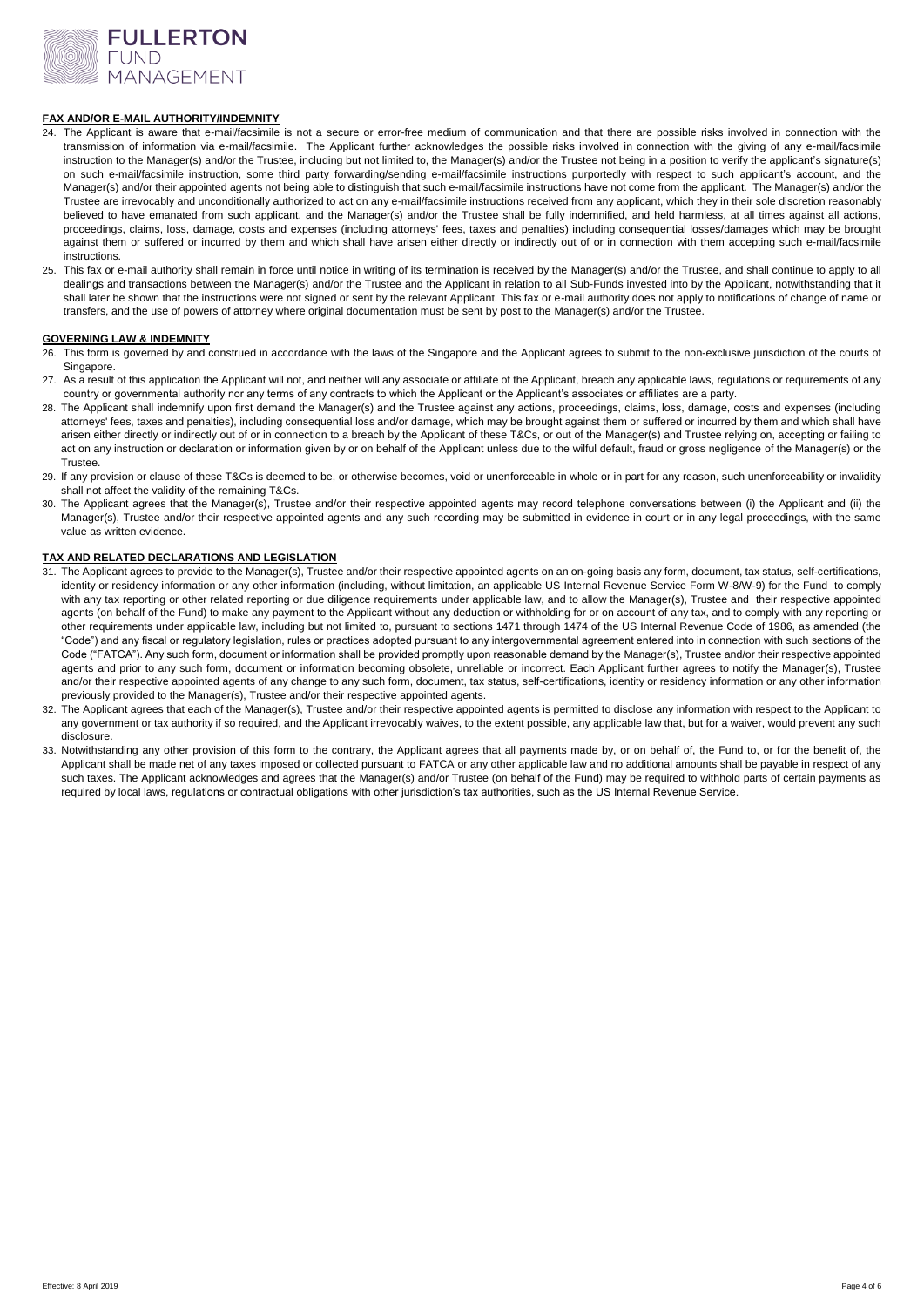

# **IMPORTANT TERMS AND CONDITIONS ("T&Cs") FOR FULLERTON FUNDS C1**

#### **GENERAL**

- 1. The T&Cs herewith are applicable with respect to investments in Sub-Funds of Fullerton Funds C1 (the "Fund").
- 2. For the first time Applicant, please submit the applicable Self-Certification Form and any relevant document as requested by the Manager(s) and/or their appointed agents to facilitate anti-money laundering checks in accordance with applicable laws and regulations.
- 3. At the Manager and/or its appointed agents' discretion, the Applicant or existing Unitholder may be requested to provide additional information and documentation, including translations and certifications thereof, in compliance with the applicable law and regulations in force from time to time.
- 4. The Manager and/or its appointed agents shall be notified immediately, via facsimile followed by original via mail, of any change of the Applicant's details in this form or supporting documents.
- 5. Information on the relevant Sub-Funds contained in the Offering Documents and Trust Deed shall prevail over any information contained in this form. All other information or representations made must be regarded as unauthorised and must not be relied upon. The T&Cs contained herein are subject to change at the absolute discretion of the Manager.
- 6. All capitalised terms used in this form unless otherwise defined shall have the meaning ascribed to them in the Offering Documents.<br>7 The Manager. Trustee and/or their respective appointed agents shall be entitled in th
- The Manager, Trustee and/or their respective appointed agents shall be entitled in their sole and absolute discretion at any time after receipt of this form to deem it an incomplete or improperly completed form, or the Applicant failing to provide true and accurate information and documents as required for the processing of this application in accordance with the Offering Documents, applicable laws and regulations, to be an invalid request. The Manager and the Trustee shall not be liable to the Applicant for any losses suffered by the Applicant as a result any delay or failure by the Applicant to submit a duly completed Account Opening Form, and requisite documents.
- 8. Transactions will only be accepted after the account has been opened.
- 9. The Applicant hereby agrees to supply the Manager and/or the Trustee or their authorised agents with such other facts as from time to time are deemed necessary or desirable in order to avoid the loss of a contemplated tax benefit to the Sub-Fund or any of its respective Unitholders.
- 10. The Manager and/or the Trustee and any of their affiliates or delegates, may disclose to each other, to any affiliate, to any other service provider to the Fund and to any regulatory body in any applicable jurisdiction, copies of this form and any information concerning the Applicant in their respective possession, whether provided by the Applicant to the relevant Sub-Fund, the Manager, the Trustee and any of their affiliates or delegates, and any such disclosure shall not be treated as a breach of any restriction upon the disclosure of information imposed on any such person by law or otherwise.
- 11. The Applicant agrees that the foregoing declarations, representations, warranties and acknowledgements will be deemed to be reaffirmed by the Applicant at any time the Applicant purchases or otherwise acquires additional Units of the Sub-Fund and such purchase or acquisition will be evidence of such reaffirmation, and if any of the foregoing representations, warranties and acknowledgements cease to be true, the Applicant will promptly notify the Manager and the Trustee of the facts pertaining to such changed circumstances, including changes to details provided herein. The Applicant acknowledges and agrees that this form constitutes a valid and binding agreement between the Applicant and the Fund.

### **SUBSCRIPTION**

- 12. Please refer to the Offering Documents for the minimum initial and/or subsequent purchase amounts of the relevant Sub-Fund or Class of a Sub-Fund.
- 13. Upon receipt of the completed Transaction Form and the full subscription amount, Units of the Sub-Fund will be issued in the name of the Applicant at the relevant Dealing Day's offer price. Any and all transactions involving the allotment, issuance or sale of Units by the Managers will (and are intended to) be entered into or conducted by the Managers as agent for and on behalf of the Fund (and not as principal).
- 14. The Manager reserves the right to deem any transaction as cancelled and/or to recover from the Applicant any loss, expenses, claims, costs or charges which may be incurred by the Manager and/or its appointed agents, as a result of the Applicant's failure to make full payment for value in accordance with the transaction.
- 15. The Manager (acting as agent for and on behalf of the Fund) shall have the right to allot fewer Units than the number applied for or to refuse any applications without giving any reason.

## **REALISATION**

- 16. Any and all transactions involving the purchase or realisation of Units by the Managers will (and are intended to) be entered into or conducted by the Managers as agent for and on behalf of the Fund (and not as principal). Subject to the Offering Documents, the Manager (acting as agent for and on behalf of the Fund) may compulsorily redeem Units of a Unitholder.
- 17. A realisation request accepted by the Manager (acting as agent for and on behalf of the Fund) is irrevocable by the Unitholder except with the consent of the Manager.
- 18. Unitholder may realise their Units in full or in part. However, a partial realisation of Units (a) must meet the minimum realisation amount; and (b) is subject to the Unitholder maintaining the minimum holding of Units as prescribed in the Offering Documents or Trust Deed.

#### **ANTI-MONEY LAUNDERING & RELATED MATTERS**

- 19. The Applicant understands that due to the changing nature of anti-money laundering laws and regulations and the possible extension of applicable rules, the Manager and/or its appointed agents may update and amend its procedures as might be required from time to time to comply with such amendments.
- 20. The Manager and/or its appointed agents require detailed verification of an applicant's identity and the source of subscription monies to satisfy their responsibility to prevent money-laundering. The Manager and/or its appointed agents reserve(s) the right to request any applicant or existing unitholder for such information or further information as may be necessary to make such verifications before any application may be processed or the proceeds of the redemption can be paid out. Any delay or failure by an applicant or existing unitholder to produce such information as may be requested for verification purposes may result in the Manager and/or its appointed agents refusing to accept the application. The Manager and its appointed agents shall not be liable to the applicant or existing unitholder for any loss suffered as a result of such failure to provide such information for verification purposes.
- 21. Third party payments will not be accepted.

## **DATA PROCESSING**

- 22. The Applicant acknowledges and consents that the Managers, the Trustee and/or their respective appointed agents may collect, use, transfer, store and disclose personal data relating to the Applicant, the Applicant's representatives or the Applicant's underlying customers in relation to the Sub Fund for the purposes of providing services to the Applicant and/or the Sub-Fund, performing their respective legal and regulatory obligations and conducting financial crime risk management and other activities, and such other purposes set out in the Manager/Trustee's data protection policy or data privacy statement (as each may be amended from time to time), which are available upon request. The data may be disclosed to other third parties and transferred internationally. The Applicant may withdraw consent subsequently by giving notice in writing to the Manager and the Trustee but should note that such withdrawal will also be deemed to be a request for redemption of all the Applicant's investments in the Sub-Fund. Further, it will not prevent the continued use or disclosure of data for the purposes of compliance with any legal, governmental or regulatory requirements of any relevant jurisdiction.
- 23. In providing any personal data of the Applicant's customers to the Manager and/or its appointed agents, the Applicant undertakes to comply with all applicable law and regulations relating to data protection in Singapore, and shall ensure that all necessary consents, notifications and/or waivers relating to the collection, use, processing, transfer, storage and disclosure of any such personal data are obtained from/provided to the Applicant's customers. The Applicants will ensure that such consents are maintained in full force and effect.

## **FAX AND/OR E-MAIL AUTHORITY/INDEMNITY**

24. The Applicant is aware that e-mail/facsimile is not a secure or error-free medium of communication and that there are possible risks involved in connection with the transmission of information via e-mail/facsimile. The Applicant further acknowledges the possible risks involved in connection with the giving of any e-mail/facsimile instruction to the Manager and/or the Trustee, including but not limited to, the Manager and/or the Trustee not being in a position to verify the Applicant's signature(s) on such e-mail/facsimile instruction, some third party forwarding/sending e-mail/facsimile instructions purportedly with respect to such Applicant's account, and the Manager, Trustee and/or their respective appointed agents not being able to distinguish that such e-mail/facsimile instructions have not come from the Applicant. The Manager and/or the Trustee are irrevocably and unconditionally authorized to act on any e-mail/facsimile instructions received from any applicant, which they in their sole discretion reasonably believed to have emanated from such applicant, and the Manager and/or the Trustee shall be fully indemnified, and held harmless, at all times against all actions, proceedings, claims, loss, damage, costs and expenses (including attorneys' fees, taxes and penalties) including consequential losses/damages which may be brought